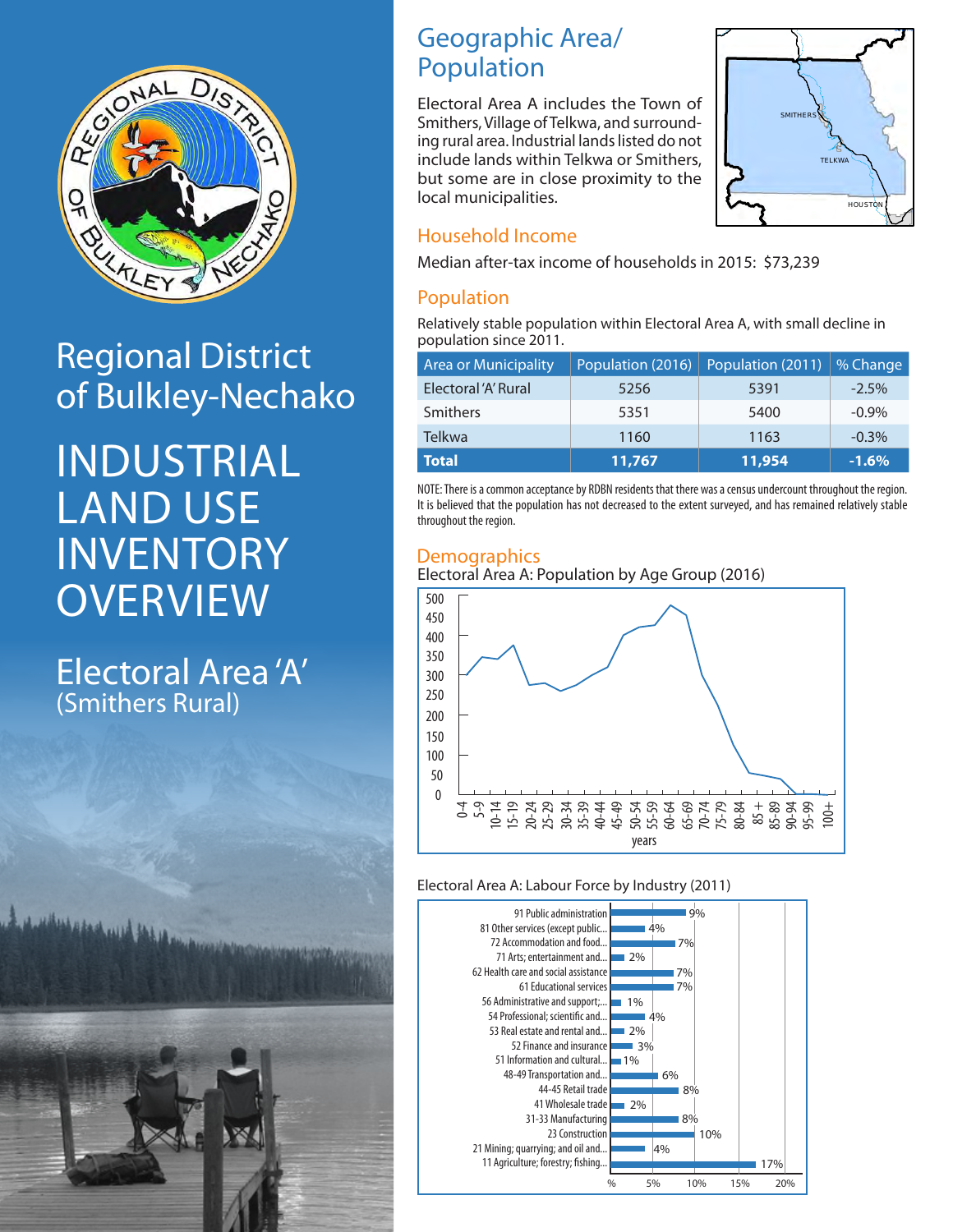



## Labour Force by Industry

| Industry (2-digit NAICS)                                                 | No. of<br><b>Employees</b> |  |
|--------------------------------------------------------------------------|----------------------------|--|
| 11 Agriculture; forestry; fishing and hunting                            | 530                        |  |
| 21 Mining; quarrying; and oil and gas extraction                         | 140                        |  |
| 23 Construction                                                          | 305                        |  |
| 31-33 Manufacturing                                                      | 240                        |  |
| 41 Wholesale trade                                                       | 55                         |  |
| 44-45 Retail trade                                                       | 245                        |  |
| 48-49 Transportation and warehousing                                     | 175                        |  |
| 51 Information and cultural industries                                   | 25                         |  |
| 52 Finance and insurance                                                 | 80                         |  |
| 53 Real estate and rental and leasing                                    | 50                         |  |
| 54 Professional; scientific and technical services                       |                            |  |
| 56 Administrative and support; waste management and remediation services |                            |  |
| 61 Educational services                                                  | 220                        |  |
| 62 Health care and social assistance                                     | 225                        |  |
| 71 Arts; entertainment and recreation                                    | 50                         |  |
| 72 Accommodation and food services                                       | 230                        |  |
| 81 Other services (except public administration)                         | 120                        |  |
| 91 Public administration                                                 | 270                        |  |
| <b>All industries</b>                                                    | 3140                       |  |

## Labour Force by Occupation (2011)

| Occupation                                                                    | No. of<br><b>Employees</b> |
|-------------------------------------------------------------------------------|----------------------------|
| 0 Management occupations                                                      | 495                        |
| 1 Business; finance and administration occupations                            | 345                        |
| 2 Natural and applied sciences and related occupations                        | 245                        |
| 3 Health occupations                                                          | 165                        |
| 4 Occupations in education; law and social; community and government services | 330                        |
| 5 Occupations in art; culture; recreation and sport                           | 35                         |
| 6 Sales and service occupations                                               | 505                        |
| 7 Trades; transport and equipment operators and related occupations           | 670                        |
| 8 Natural resources; agriculture and related production occupations           | 265                        |
| 9 Occupations in manufacturing and utilities                                  | 110                        |
| <b>All occupations</b>                                                        | 3165                       |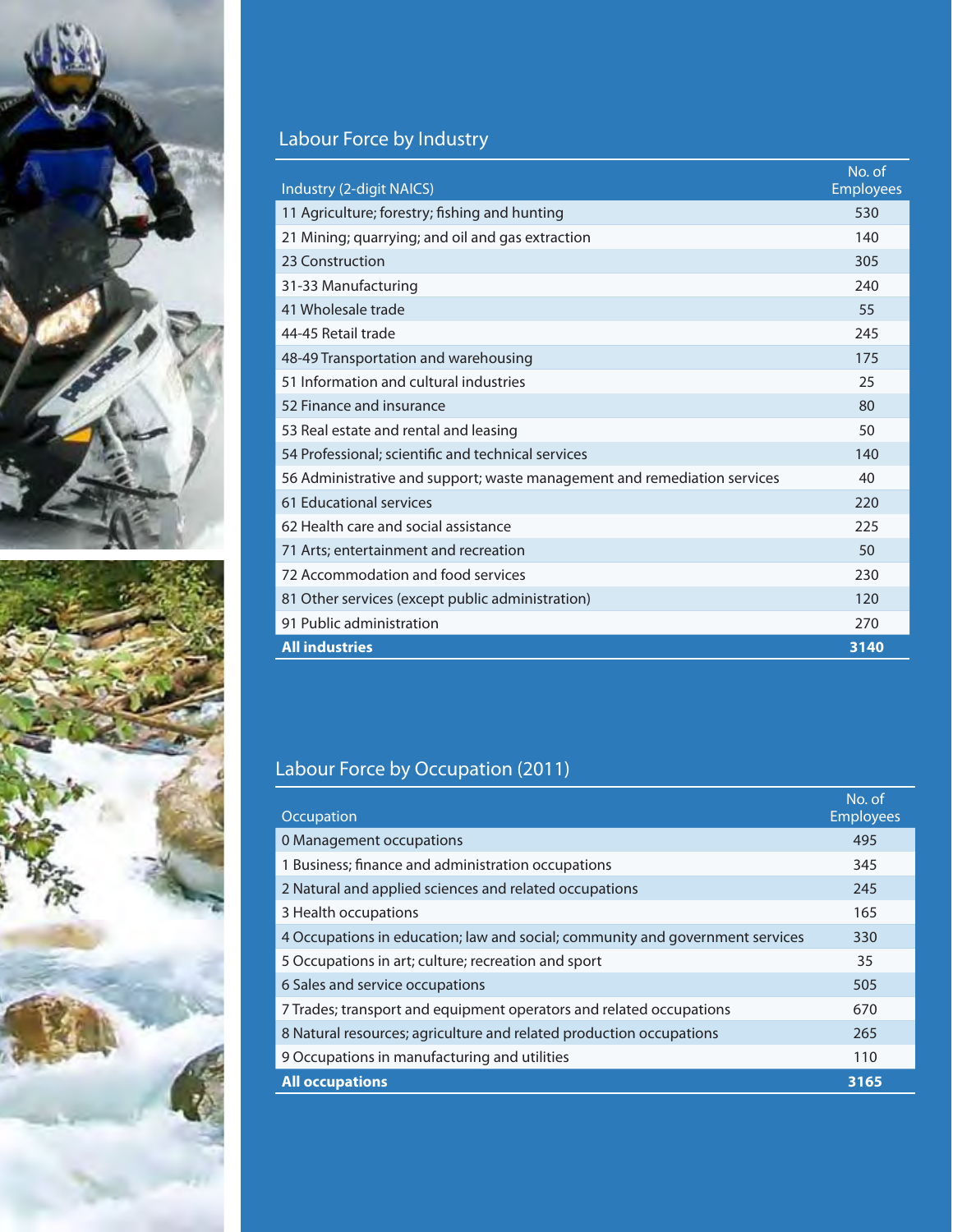

# Industrial Land Use Planning

### Smithers-Telkwa Rural Official Community Plan

- Establishment of light industrial uses encouraged within the Industrial (I) designation in the Tatlow Road area.
- Regional Board may consider designating additional land subject to the following:
	- All existing industrial land is developed or it is demonstrated that the designated industrial areas are clearly unsuitable for the proposed use;
	- The proposed use is directly associated with agricultural, mineral, placer, coal, and aggregate exploration or processing;
	- The proposed industrial development will not create an amount of traffic, noise, or other impact that will adversely affect the rural character of the area;
	- The proposed industrial development will minimize the negative impacts on the environment;
	- Negative impacts on neighbouring land uses or property owners will be minimized; and,
	- The proposed industrial use has the support of the Agricultural Land Commission if the land is within the Agricultural Land Reserve (ALR).

### RDBN Zoning Bylaw

Five zones available for use:

- Light Industrial (M1)
- Heavy Industrial (M2) • Agricultural Industrial (M3)
- Light Industrial- Contracting

• Special Light industrial (M1A)

Service (M1B)

### Smithers OCP

• Supports coordinated land use planning for lands adjacent to the town boundaries.

#### Telkwa OCP

- Supports coordinated land use planning with the Regional District.
- Identifies two potential sites for development within the Regional District: an area on Donaldson Road between Smithers and Telkwa; and an area extending along Tatlow Road south of the Smithers municipal boundary.

# Usable Vacant Industrial Lands

### Existing Rural Industrial Land Area in Hectares

|                |                |                  | <b>Industrial Lands</b> |                  |        |                      |
|----------------|----------------|------------------|-------------------------|------------------|--------|----------------------|
| Parcel #       | $Z$ oning      | <b>Site Size</b> | <b>Total</b>            | <b>Developed</b> | Vacant | <b>Usable Vacant</b> |
| $\mathbf{1}$   | M <sub>2</sub> | 0.6              | 0.6                     | 0.0              | 0.6    | 0.6                  |
| $\overline{2}$ | M <sub>3</sub> | 0.7              | 0.4                     | 0.4              | 0.2    | 0.2                  |
| 3              | M <sub>1</sub> | 0.2              | 0.2                     | 0.0              | 0.2    | 0.2                  |
| $\overline{4}$ | M <sub>1</sub> | 12.8             | 1.1                     | 1.1              | 0.0    | 0.0                  |
| 5              | M <sub>3</sub> | 22.0             | 7.3                     | 0.0              | 7.3    | 7.3                  |
| 6              | M <sub>2</sub> | 3.4              | 3.4                     | 0.5              | 2.8    | 2.8                  |
| $\overline{7}$ | M <sub>2</sub> | 2.0              | 1.8                     | 1.8              | 0.0    | 0.0                  |
| 8              | M <sub>2</sub> | 26.8             | 26.8                    | 0.0              | 26.8   | 26.8                 |
| 9              | M <sub>2</sub> | 7.8              | 7.8                     | 0.3              | 7.5    | 7.5                  |
| 10             | M <sub>3</sub> | 6.1              | 6.1                     | .6               | 5.5    | 5.5                  |
| 11             | M <sub>1</sub> | 3.8              | 0.3                     | 0.0              | 0.3    | 0.3                  |
| <b>Total</b>   |                | 86.1             | 55.8                    | 4.8              | 51.2   | 51.2                 |

# Infrastructure and Utilities

### Hydro

Existing transmission level infrastructure in the area is largely based on the positioning of Highway 16 through the centre of the Electoral Area. Overhead Hydro lines (500 kV and 138 kV) run along the Highway 16 corridor from Prince George. There is a 500 kV substation located in the Village of Telkwa and a 138 kV substation in the Town of Smithers. The overhead 138 kV line continues through the Electoral Area north along Highway 16 and terminates in Hazelton, while the 500 kV line travels west to Skeena. Potentially all areas served by the public transmission network have access to three-phase power, including existing and future industrial areas within the Regional District.

### Rail

The CN mainline follows the Highway 16 corridor throughout the study area, from Prince George to Prince Rupert, directly through Smithers and Telkwa. Siding access points are located throughout Electoral Area A, most notably within the CN lands in the Electoral Area. Sidings and grade separations along this line are being constructed with the intention of facilitating efficient intermodal service to and from the Port of Prince Rupert.

### Telecommunications

Public telecommunications coverage in Electoral Area A includes a variety of digital cellular, as well as dial-up, wireless, DSL, and cable internet services. Communications infrastructure is mainly provided by Telus Communications and Navigata Communications, with each operating backbone fibre-optics and wireless infrastructure in the area.

Cable and DSL internet is largely restricted to areas in close proximity to municipalities with fibre-optic availability. Telus' national IP network includes fibre-optics passing through the study area, between switching stations in Prince George and Prince Rupert. Navigata Communications also operates a national IP network that passes through the Regional District.